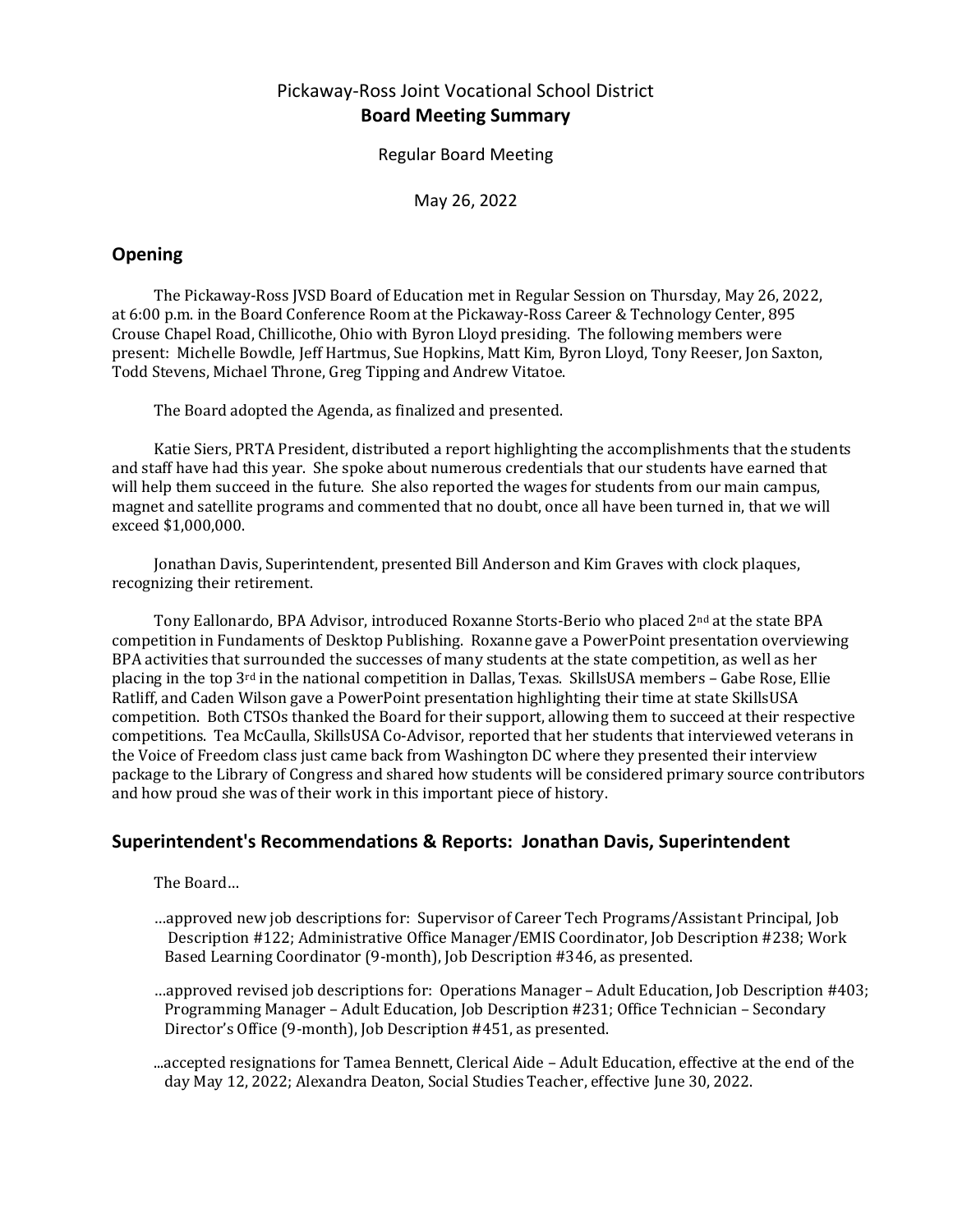- …approved new Administrative contracts: Frankie L. Stephens, Supervisor of Career-Tech Programs/ Assistant Principal, contract effective July 1, 2022 through June 30, 2025; Christopher Thornsley, Principal, contract effective July 1, 2022 through June 30, 2025.
- …authorized up to ten (10) work days for Christopher Thornsley, in relation to duties and position of high school principal, effective May 27, 2022 through June 30, 2022.
- …approved renewal of certificated Administrative contracts: Lisa Corcoran-Detty, Assistant Principal, contract effective July 1, 2022 through June 30, 2025; Carrie Fife, Director of Adult Education, contract effective July 1, 2022 through June 30, 2025.
- …approved reclassification of certificated Administrative contracts: Dana Anderson, Supervisor of Career-Technical Education and Special Services, contract effective July 1, 2022 through June 30, 2024; Jason Vesey, Director of Secondary Education, contract effective July 1, 2022 through June 30, 2024.
- …approved One-Year Limited Contract Secondary Certificated: Nicole Bigam, School Nurse; Evan Blake, Business Education Instructor – Chillicothe High School; Michael Burchett, Social Studies Teacher; Brandi McConahay, Social Studies Teacher. All effective August 15, 2022.
- …approved One-Year Contract Adult Education Non-Certificated Administrative: Mandy Quinn, Adult Education Operations Manager (Specialist), effective June 1, 2022.
- …approved casual part-time Adult Education: Jarrod Montavon, Public Safety Services Instructor, effective May 27, 2022.
- ...approved seasonal employment: Gabe Chalfin, Maintenance Worker, effective May 27, 2022.
- …confirmed student employment: Waylon Brannon, Student Worker Guard Shack, effective April 11, 2022.
- ...approved one-year supplemental contracts High Schools That Work, effective July 1, 2022: Holly Smith – Co-Coordinator; Verdie Williams – Co-Coordinator.
- ...approved one-year supplemental CTSO advisor/co-advisor contracts for the 2022-2023 school year (to the extent required by the Superintendent) for the following: Jan Altier, Nick Anderson, Kelly Barnett, Bridget Black, Joshua Bluck, Michelle Bochard, Melissa Brown, Annette Clemons, Erica Cormany, Tony Eallonardo, Callen Ett, Jody French, Vanessa George, Karlie Gill, Amy Groff, Rebecca Hopkins, Jennifer Johnston, Joshua Kinnison, Brian Lewis, Monica Lombardo, Tea McCaulla, Mark Misita, Megan Moorman, Chris Norris, Scott Patrick, Rachel Scior, Stacia Skaggs, Holly Smith, Tieana Stonerock, Sarah Thornton, Tammy Tipton, Matthew Wilson.
- ...approved one-year supplemental contracts Online Learning Instructor, effective July 1, 2022: Todd Jean, Health/Physical Education; Jeff Metzler, Mathematics; Dakota Tackett, Social Studies; Jennifer Widdig, Science; Clara Williams, English.
- ...approved reclassification Secondary Certificated: Toby Walls-Waller, effective July 1, 2022.
- ...approved extended programming for Secondary Education, for the 2022-2023 school year (to the extent required by the Superintendent) for the following: Angela Bell, Michelle Bochard, Ashlee Cockrell, Brian Cooper, Adrienne Davis, Jody French, Amy Groff, Rebecca Hopkins, Todd Jean, Seth Kellenberger, Catherine McVicker, Jeff Metzler, Seth Moore, Bobbi Morrison, Donna Patrick, Jennifer Payne, Andrea Pettit-Bee, Judy Semancik, Scott Snyder, Beth Tackett, Kimberly Taylor, Tammy Tipton, Kristi Tway, Toby Walls-Waller.
- ...approved extended programming for Secondary Education Lead Teachers, for the 2022-2023 school year (to the extent required by the Superintendent) for the following: Tony Eallonardo, Amy Groff, Joshua Kinnison, Jeff Metzler, Roger Page, Dave Pentecost, Darren Plessinger, Angie Saxton, Rachel Scior, Scott Snyder, Verdie Williams, Matthew Wilson.